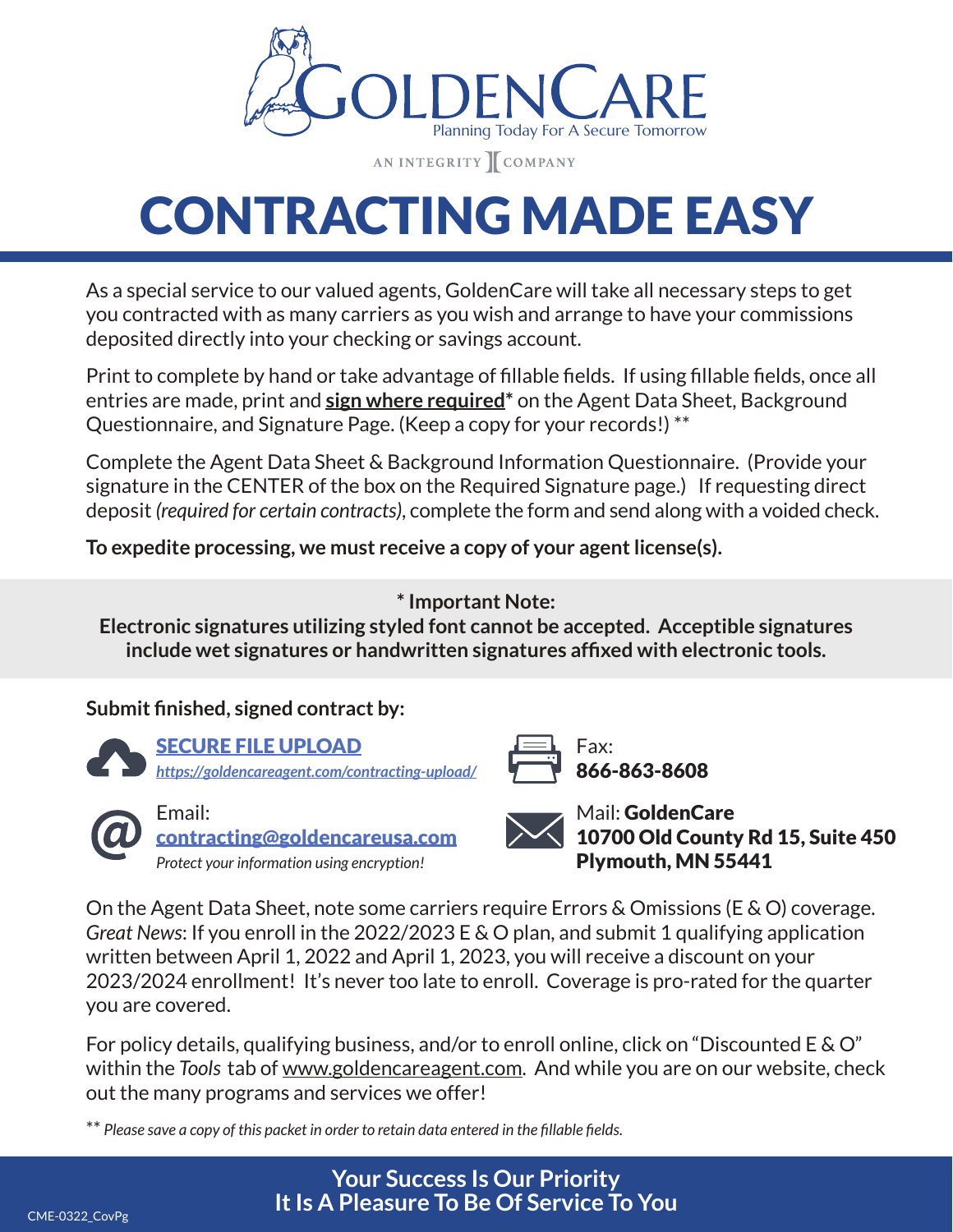

# AGENT DATA SHEET FOR BROKERS

10700 Old County Road 15, Suite 450, Plymouth, MN 55441 contracting@goldencareusa.com Fax: 866-863-8608 | Phone: 800-842-7799

| Agent's Full Name (as it appears on State License) ______________________________                                                                                                                         | O Male O Female                                                                         |  |  |  |  |
|-----------------------------------------------------------------------------------------------------------------------------------------------------------------------------------------------------------|-----------------------------------------------------------------------------------------|--|--|--|--|
|                                                                                                                                                                                                           |                                                                                         |  |  |  |  |
| Driver's License Number and state of issuance: _________________________________                                                                                                                          |                                                                                         |  |  |  |  |
| State & License Number(s) for requested appointment ( <i>Provide copy of license(s)</i> ):                                                                                                                |                                                                                         |  |  |  |  |
|                                                                                                                                                                                                           |                                                                                         |  |  |  |  |
| Name of Upline Manager (if applicable)                                                                                                                                                                    |                                                                                         |  |  |  |  |
| Check type of contract you are requesting: OIndividual OAgency/Officer OLicensed Only (paid by Upline Manager)                                                                                            |                                                                                         |  |  |  |  |
| If Agency/Officer, submit agency license(s) with contracting and provide the following: Tax ID _______________                                                                                            |                                                                                         |  |  |  |  |
|                                                                                                                                                                                                           |                                                                                         |  |  |  |  |
|                                                                                                                                                                                                           | Type of Agency: OS-Corporation OC-Corporation OPartnership OOther                       |  |  |  |  |
|                                                                                                                                                                                                           |                                                                                         |  |  |  |  |
| Residence Address - Please do not use P.O. Boxes                                                                                                                                                          | <b>Business Address</b>                                                                 |  |  |  |  |
|                                                                                                                                                                                                           |                                                                                         |  |  |  |  |
|                                                                                                                                                                                                           |                                                                                         |  |  |  |  |
|                                                                                                                                                                                                           | City                                                                                    |  |  |  |  |
| Number of Years at the address above?                                                                                                                                                                     |                                                                                         |  |  |  |  |
|                                                                                                                                                                                                           |                                                                                         |  |  |  |  |
| $\bigcirc$ No $\bigcirc$ Yes (provide history details on a separate sheet)                                                                                                                                |                                                                                         |  |  |  |  |
| <b>INDICATE CARRIER(S) WITH WHICH TO BE CONTRACTED -</b> (Please select at least one)                                                                                                                     |                                                                                         |  |  |  |  |
| Mutual of Omaha and Affiliates                                                                                                                                                                            | Guarantee Trust Life                                                                    |  |  |  |  |
| $\Box$ MedSup/Dental $\Box$ Living Promise $\Box$ PDP*                                                                                                                                                    | □ Advantage Plus □ CHS □ MedSup                                                         |  |  |  |  |
| Aetna Affiliates/CVS Health/Accendo                                                                                                                                                                       | $\vert$ Lumico – MedSup                                                                 |  |  |  |  |
| $\Box$ MedSup/Life/Health $\Box$ MA<br>$\Box$ Cigna                                                                                                                                                       | $\blacksquare$ National Guardian Life (NGL) $-$ Funeral Trust                           |  |  |  |  |
| $\Box$ MedSup $\Box$ MA                                                                                                                                                                                   | $\Box$ SureBridge $-$ Dental/Vision/Hearing                                             |  |  |  |  |
| <b>United Health</b> <sup>*<math>\dagger</math></sup> - MedSup/MA                                                                                                                                         | <b>Union Security - MedSup</b>                                                          |  |  |  |  |
| Humana                                                                                                                                                                                                    | Other:                                                                                  |  |  |  |  |
| $\Box$ MedSup<br>$\Box$ MA                                                                                                                                                                                |                                                                                         |  |  |  |  |
| $\overline{\phantom{a}}$ Medica $^*$                                                                                                                                                                      | * \$1,000,000 E & O Required<br><sup>†</sup> Requires UHC-Specific Background Questions |  |  |  |  |
| $\Box$ Medicare<br>$\Box$ Individual                                                                                                                                                                      |                                                                                         |  |  |  |  |
| $\Box$ Unless this box is checked, Medicare Supplement elections will be advanced where possible.<br>NOTE: An advance with Mutual of Omaha & Affiliates will impact all health products, except AccDeath. |                                                                                         |  |  |  |  |
| PRIORITY HANDLING FOR NEW BUSINESS                                                                                                                                                                        | <b>CURRENT E &amp; O INFORMATION</b> (Provide copy of contract)                         |  |  |  |  |
|                                                                                                                                                                                                           |                                                                                         |  |  |  |  |

| Is new business imminent OR submitted w/contracting? $\bigcirc$ Yes $\bigcirc$ No | Coverage Provided By               |  |
|-----------------------------------------------------------------------------------|------------------------------------|--|
| If yes, please disclose the following details: Sign Date:                         | Policy Number                      |  |
| Carrier:                                                                          | Coverage Amount per occurence      |  |
| Product:                                                                          | Total Amount of Coverage/Aggregate |  |
| Client Name:                                                                      | Expiration<br>Effective            |  |
| <b>Client Resident State:</b><br>App Sign State:                                  |                                    |  |
| <b>Splitting Agent Name:</b>                                                      | <b>Agent Signature</b>             |  |
|                                                                                   | <b>Date</b>                        |  |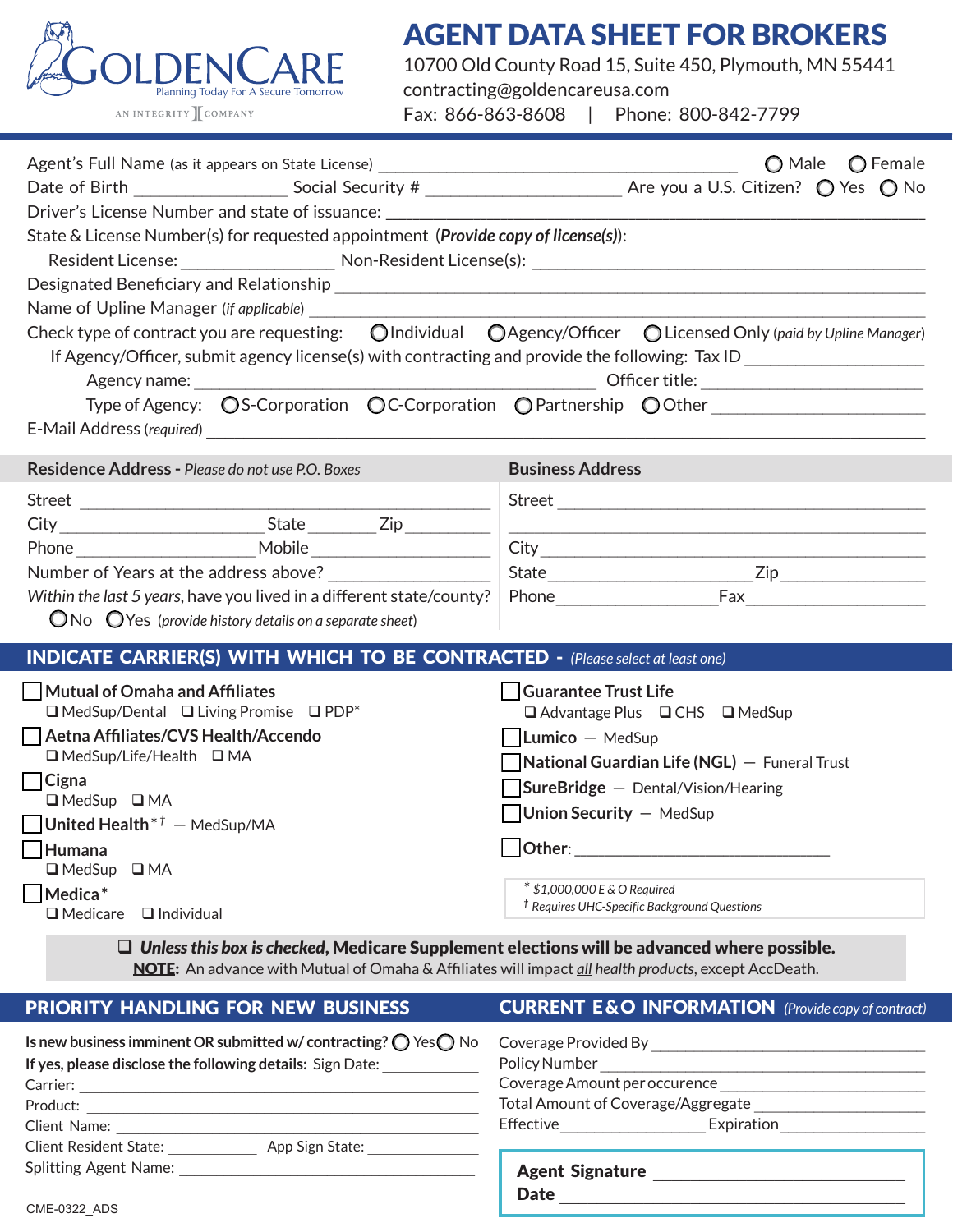# BACKGROUND INFORMATION QUESTIONNAIRE

Please answer the following questions. *If you answer YES to any question*, provide a detailed explanation (including year, jurisdiction, county/federal district, sentencing, and name at the time of the offense), on a separate sheet with your name and signature, as well as any legal documentation.

#### AGENT NAME:

| 1                       | Have you ever been charged or convicted of or plead guilty or no contest to any Felony, Misdemeanor,<br>or violation of federal/state insurance and/or securities or investment regulations and statutes? Have<br>you ever been on probation?                 | O Yes ONo |
|-------------------------|---------------------------------------------------------------------------------------------------------------------------------------------------------------------------------------------------------------------------------------------------------------|-----------|
| 1A                      | Have you ever been convicted of or plead guilty or no contest to any Felony?                                                                                                                                                                                  |           |
| 1B                      | Have you ever been convicted of or plead guilty or no contest to any Misdemeanor?                                                                                                                                                                             | O Yes ONo |
| 1 <sup>C</sup>          | Have you ever been convicted of or plead guilty or no contest to a violation of federal or state securities or<br>investment related regulation?                                                                                                              | OYes ONo  |
| 1D                      | Have you ever been convicted of or plead guilty or no contest to a violation of state insurance department<br>regulation or statute?                                                                                                                          | O Yes ONo |
| 1E                      | Has any foreign government, court, regulatory agency, or exchange ever entered an order against you related to<br>investments or fraud?                                                                                                                       | O Yes ONo |
| 1F                      | Have you ever been charged with any Felony?                                                                                                                                                                                                                   |           |
| 1 <sub>G</sub>          | Have you ever been charged with any Misdemeanor?                                                                                                                                                                                                              | OYes ONo  |
| 1H                      | Have you ever been on probation?                                                                                                                                                                                                                              | O Yes ONo |
| 11                      | Have you ever paid any fines or court costs, had charges dismissed through any type of first offender or deferred<br>adjudication or suspended sentence procedure, or are any charges currently pending against you for any Felony or<br>Misdemeanor offense? | O Yes ONo |
| 1 <sub>J</sub>          | Are you in possession of a valid 1033 waiver from a state DOI or other regulatory authority for any of the above<br>offense(s)? If yes, attach/include 1033 waiver.                                                                                           | O Yes ONo |
| $\overline{\mathbf{2}}$ | Have you ever been or are you currently being investigated, have any pending indictments, litigation,<br>lawsuits, or have you ever been in a lawsuit with an insurance company, client or prospect?                                                          | OYes ONo  |
| 2A                      | Are you currently under investigation by any legal or regulatory authority?                                                                                                                                                                                   | OYes ONo  |
| 2B                      | Have you ever been under investigation by an insurance company?                                                                                                                                                                                               | O Yes ONo |
| 2C                      | Have you ever been or are you currently involved in any pending indictments, litigation, lawsuits, civil judgments or<br>other legal proceedings (civil or criminal, family court may be omitted)                                                             | O Yes ONo |
| 2D                      | Have you ever been named as a defendant or co-defendant in a lawsuit, or have you ever sued or been sued by an<br>insurance company?                                                                                                                          | O Yes ONo |
| 2E                      | Have you ever been sued by an applicant or insured involving the solicitation or sale of insurance?                                                                                                                                                           | O Yes ONo |
| 3                       | Has any insurance or financial services company, or broker-dealer terminated your contract or appoint-<br>ment for cause, or permitted you to resign for a reason other than lack of sales?                                                                   | O Yes ONo |
| 3A                      | Were you terminated/resigned because you were accused of violating insurance or investment related statutes,<br>regulations, rules, or industry standards of conduct?                                                                                         | O Yes ONo |
| 3B                      | Were you terminated/resigned because you were accused of fraud or the wrongful taking of property?                                                                                                                                                            | O Yes ONo |
| 3C                      | Were you terminated/resigned because of a failure to supervise in connection with insurance or investment<br>related statutes, regulations, rules or industry standards or conduct?                                                                           | O Yes ONo |
| 4                       | Have you ever had an appointment with any insurance company terminated for cause or been denied an<br>appointment?                                                                                                                                            | ○Yes ○No  |
| 5                       | Does any insurer, insured, marketing organization, or other person claim any commission chargeback or<br>other indebtedness from you as a result of any insurance transactions or business?                                                                   | O Yes ONo |
| 5A                      | Are you indebted to any insurance company or agency manager (including debit balance)?                                                                                                                                                                        | O Yes ONo |
| 6                       | Has any lawsuit or claim ever been made against your surety company, or errors and omissions insurer,<br>arising out of your sales or practices, or have you been refused surety bonding or E&O coverage?                                                     | ○Yes ○No  |
| 6A                      | Has a bonding or surety company ever denied, paid on or revoked a bond for you? Or have you ever had a claim<br>filed against your surety company?                                                                                                            | O Yes ONo |
| 6B                      | Have any Errors & Omissions (E&O) carriers ever denied, paid claims on or canceled your coverage? Or have you<br>ever had a claim filed against your E&O carrier?                                                                                             | O Yes ONo |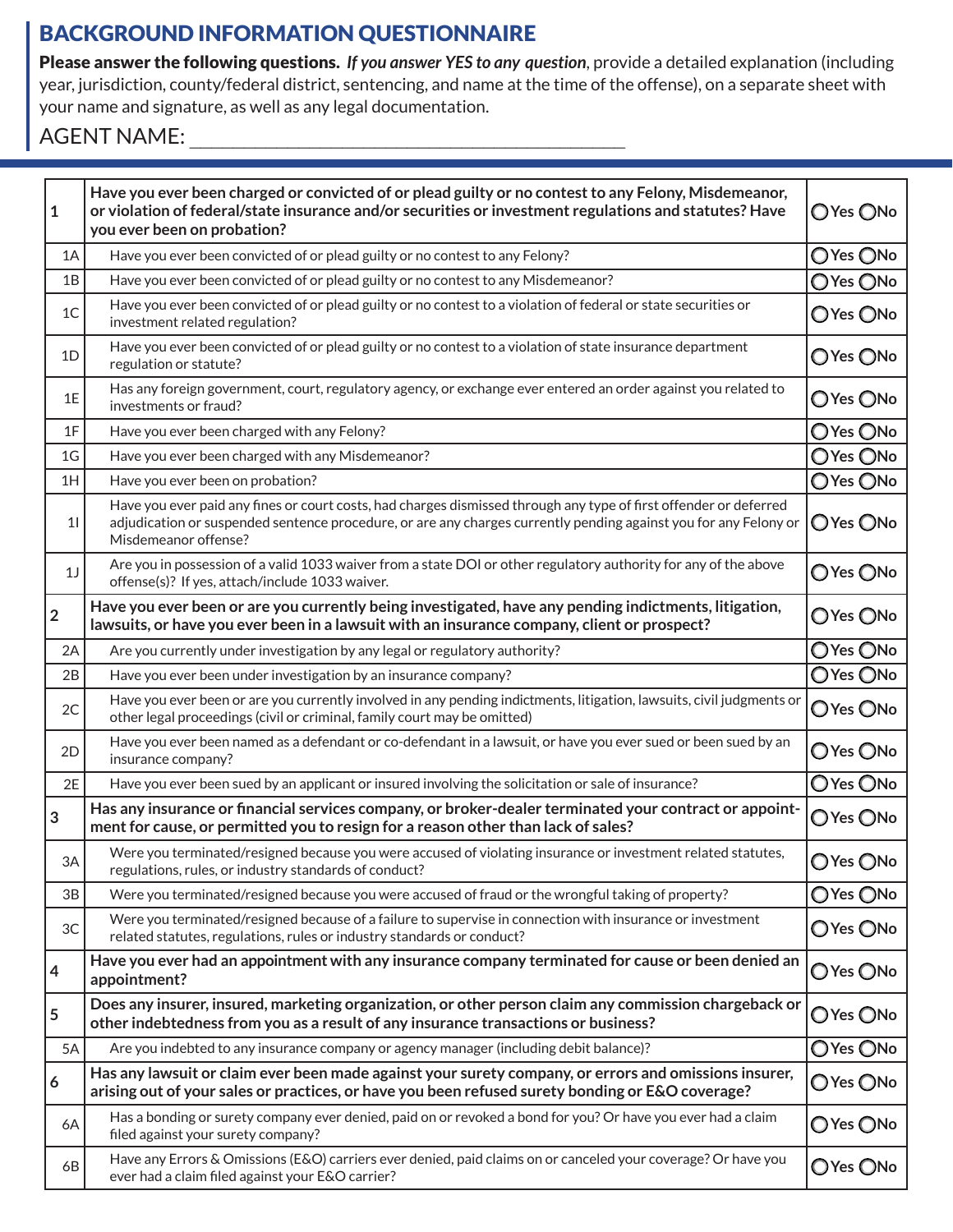| 7       | Have you ever been alleged or found to have engaged in any fraud?                                                                                                                                                                                                                                                                     | OYes ONo                     |
|---------|---------------------------------------------------------------------------------------------------------------------------------------------------------------------------------------------------------------------------------------------------------------------------------------------------------------------------------------|------------------------------|
| $\bf 8$ | Have you ever had an insurance/securities license denied, suspended, canceled or revoked?                                                                                                                                                                                                                                             |                              |
| 9       | Has any state or federal regulatory body found you to have been a cause of an investment OR insurance<br>related business having its authorization to do business denied, suspended, revoked, restricted, or<br>otherwise disciplined you?                                                                                            | OYes ONo                     |
| 10      | Has any state or federal regulatory agency revoked or suspended your license as an attorney,<br>accountant, or federal contractor?                                                                                                                                                                                                    |                              |
| 11      | Has any state or federal regulatory agency found you to have made a false statement or omission or<br>been dishonest, unfair, or unethical?                                                                                                                                                                                           |                              |
| 12      | Have you ever had any interruptions in licensing?                                                                                                                                                                                                                                                                                     | OYes ONo                     |
| 13      | Has any state, federal, or self-regulatory agency such as an insurance department, FINRA, CMS, OIG or the<br>SEC, filed a complaint against you, fined, sanctioned, censured, penalized or otherwise disciplined you,<br>or are you currently under investigation, for a violation of their regulations or state or federal statutes? | OYes ONo                     |
| 13A     | Has any regulatory body ever sanctioned, censured, penalized or otherwise disciplined you?                                                                                                                                                                                                                                            |                              |
| 13B     | Has any state, federal, or self-regulatory agency filed a complaint against you, fined or sanctioned you, or are you<br>currently under investigation?                                                                                                                                                                                | OYes ONo                     |
| 13C     | Are you or have you ever been excluded from participation in Medicare or any other federal program or ever<br>appeared on the OIG or SAM exclusion list?                                                                                                                                                                              | OYes ONo                     |
| 13D     | Have you ever been excluded, or are you aware of any actions that could result in an exclusion, by the Office of<br>Inspector General from participation in a government health care program, including Medicare and Medicaid?                                                                                                        | OYes ONo                     |
| 14      | Have you ever been the subject of a consumer initiated complaint, even if dismissed?                                                                                                                                                                                                                                                  | OYes ONo                     |
| 14A     | Have you ever paid a fine related to a consumer complaint, failure to renew your license or continuing education<br>credit in excess of \$500?                                                                                                                                                                                        | OYes ONo                     |
| 14B     | Have you ever had a complaint reported against you (even if dismissed) by a consumer and/or insurance company<br>for any reason with any department of insurance, FINRA, or other regulatory reporting agency including CMS?                                                                                                          | OYes ONo                     |
| 15      | Have you personally, or any insurance or securities brokerage firm with whom you have been associated,<br>filed a bankruptcy petition, declared bankruptcy, or defaulted on a promissory note or any other debt?                                                                                                                      |                              |
| 15A     | Have you personally filed a bankruptcy petition or declared bankruptcy?                                                                                                                                                                                                                                                               |                              |
| 15B     | Has any insurance or securities brokerage firm with whom you have been associated, filed a bankruptcy petition or<br>declared bankruptcy either during your association or within five years after termination or such association?                                                                                                   | OYes ONo                     |
| 15C     | Is the bankruptcy pending?                                                                                                                                                                                                                                                                                                            | OYes ONo                     |
| 15D     | Have you ever defaulted on a promissory note, or any other debt, including consumer or credit card debt?                                                                                                                                                                                                                              | OYes ONo                     |
| 16      | Have you ever had unsatisfied judgments, garnishments, collections, civil litigation, foreclosures, or<br>liens against you?                                                                                                                                                                                                          | OYes ONo                     |
| 17      | Are you connected in any way with a bank, savings & loan association, or other lending or financial<br>institution?                                                                                                                                                                                                                   | OYes ONo                     |
| 18      | Have you ever used any other names or aliases?                                                                                                                                                                                                                                                                                        | OYes ONo                     |
| 19      | Have you ever been known by or conducted business under any name other than the one shown on the<br>previous page? If so, please provide name:                                                                                                                                                                                        | OYes ONo                     |
| 20      | Have you had your driver's license revoked within the past three years?                                                                                                                                                                                                                                                               | OYes ONo                     |
| 21      | Do you have any unresolved matters pending with the IRS or other taxing authority?                                                                                                                                                                                                                                                    | $\bigcirc$ Yes $\bigcirc$ No |
| 22      | Are you presently or have you ever been reported as delinguent on state or federal taxes?                                                                                                                                                                                                                                             |                              |
| 23      | Do you currently have, or had within 30 days, a credit freeze or security freeze in place?                                                                                                                                                                                                                                            | OYes ONo                     |
| 24      | Do you have other information related to criminal, insurance-related complaints, credit, etc., that was<br>not covered by these questions that you wish to disclose?                                                                                                                                                                  | OYes ONo                     |

**I attest that the information I have provided is true to the best of my knowledge. I acknowledge that if any information changes, I will notify GoldenCare within 5 days of such change, and they may contact me to answer carrier specific questions. I also understand that this Questionnaire is good for 90 days, and after that period of time, a GoldenCare representative may be contacting me to update any applicable information.**

**I agree to allow GoldenCare to continue all activity relevant to administrative & appointment processes.**

**Signature: Date: Date:** *Date:* **<b>***Date: Date: Pate: Pate: Pate:* **<b>***Pate: Pate: Pate: Pate: Pate: Pate: Pate: Pate: Pate: Pate: Pate: Pate: Pate: Pat*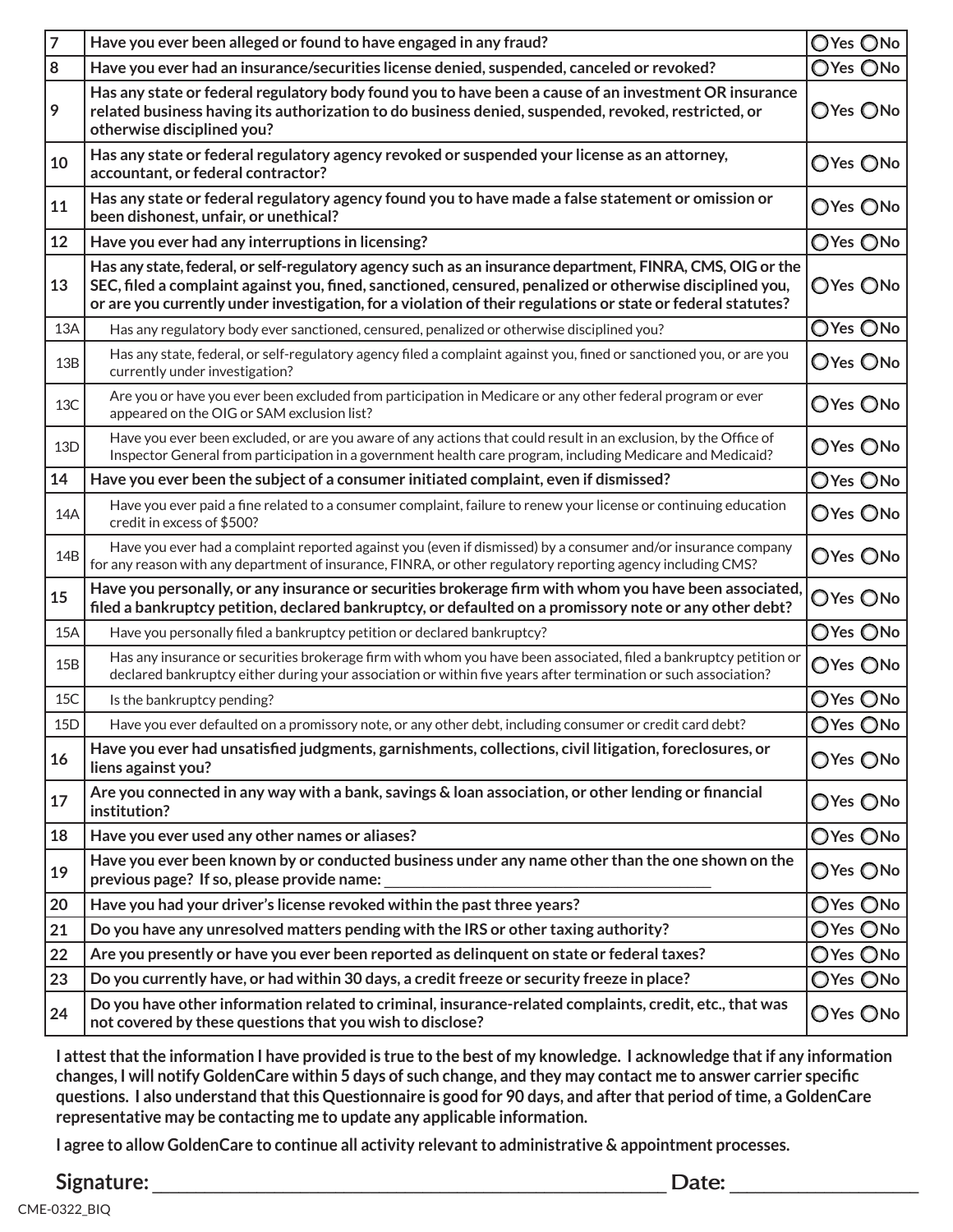(PRINT NAME HERE)

### SIGNATURE AUTHORIZATION

#### PLEASE READ THIS AUTHORIZATION, SIGN IN THE CENTER OF THE BOX BELOW AND SUBMIT THIS FORM BY FOLLOWING THE INSTRUCTIONS PROVIDED ON THE COVER PAGE.

I, thereby authorize and direct GoldenCare USA LLC, National Independent Brokers LLC and American Independent Marketing, LLC (each an "Agency" and together the "Agencies"), each insurance carrier with which they contract (each a "Carrier" and together, the "Carriers") and any third party operating a portal used for contracting ("Third Parties," and together with the Agencies and Carriers, collectively, the "Authorized Parties") to affix or append a copy of my signature, as set forth below, to any and all required signature fields on forms, agreements and other related instruments ("Appointment Forms") of any Carrier requested by me in writing, for purposes of, and in furtherance of, obtaining such Carrier's appointment and authorization permitting me to sell its products (the "Initial Purpose"), and to continue, on my behalf thereafter, all activity relevant to postappointment administrative and sales-related processes for purposes of, and in furtherance of, selling such Carriers' products (the "Secondary Purpose" and together with the Initial Purpose, the "Purposes"), including affixing my signature to any and all required signature fields on forms, agreements and other related instruments in furtherance of the Secondary Purpose ("Administrative Forms"). My signature will not be used by the Authorized Parties for any purpose other than the Purposes.

In connection with the Purposes of becoming authorized to sell and selling Carrier insurance products, the Authorized Parties shall be permitted to create a personal User ID and Password (which the Authorized Parties will provide to me upon my request), complete and submit all such Appointment Forms and Administrative Forms to achieve the foregoing Purposes (each of which will be furnished to me upon my request following its execution for my records to the extent in the possession of an Agency, or, if not in the possession of an Agency, each of which may be provided to me upon Agency's commercially reasonable efforts to obtain such Appointment Forms and Administrative Forms from the requisite Carrier). By my signature below, I hereby agree that execution on the foregoing Appointment Forms and Administrative Forms of any Carrier by the Authorized Parties shall be binding upon me and have the same effect as if I directly executed such forms, agreements or instruments. I hereby release, indemnify and hold harmless the Authorized Parties against any and all claims, demands, losses, damages, and cause of action, including expenses, costs and reasonable attorneys' fees which may be sustained or incurred as a result of its reliance on any of the Appointment Forms or Administrative Forms bearing my signature pursuant to the authorization granted hereunder.

By my signature below, I certify that the supporting background information I have submitted to the Authorized Parties, including as provided to you on the attached Background Information Questionnaire, is complete and correct to the best of my knowledge. I understand that such information is valid for 90 days from the date hereof, and that after such period, I may be contracted to update any applicable information.

I hereby acknowledge that I have had the opportunity to consult with independent legal counsel regarding any questions I may have about this authorization page prior to my execution thereof.

#### REQUIRED SIGNATURE: PLEASE SIGN YOUR NAME IN THE CENTER OF THE BOX BELOW.

Please use BLACK ink.

Your Success Is Our Priority.